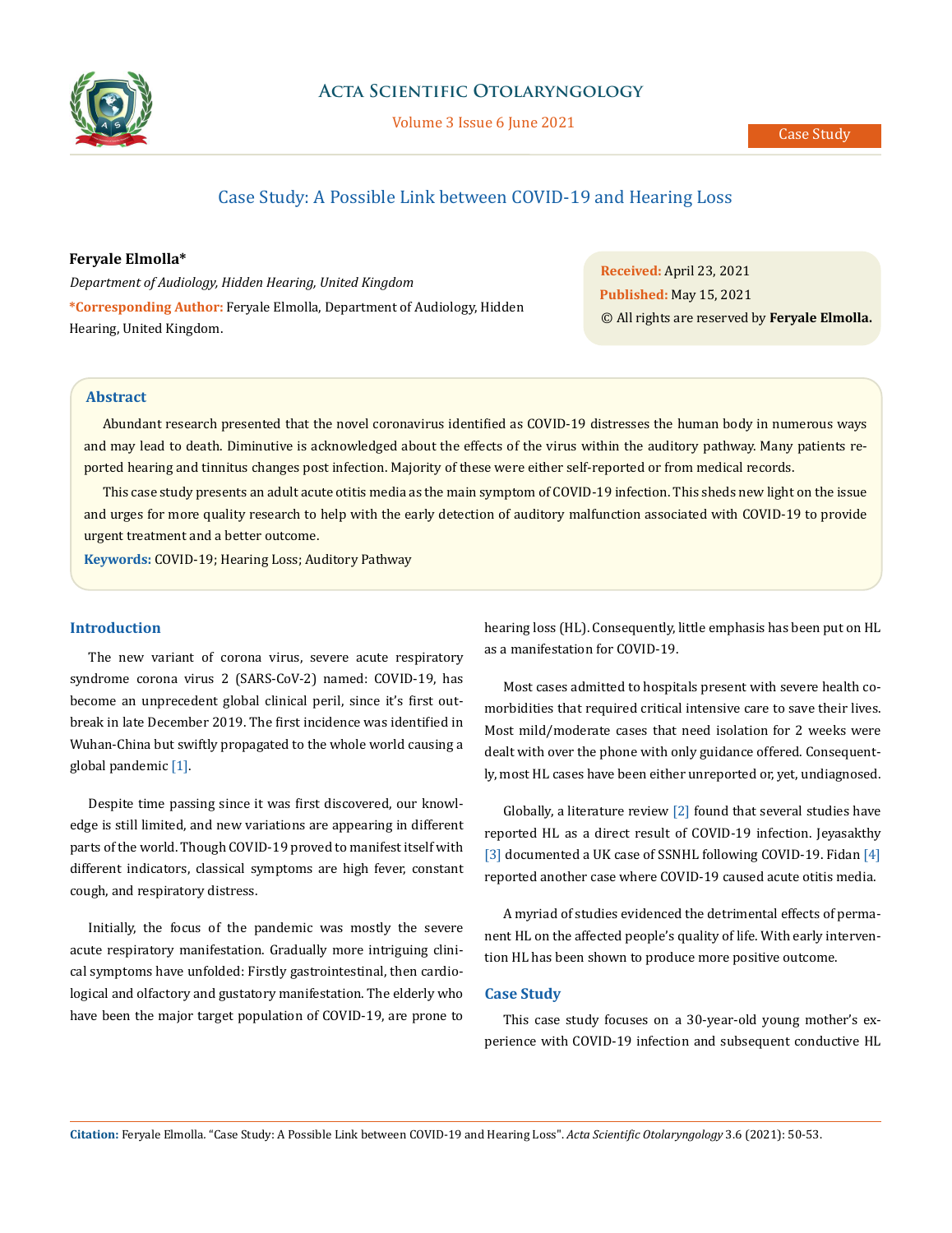(CHL), otalgia and persistent whooshing tinnitus. She reported no comorbid disease. The client is working as a supply teacher for primary school children. As a result, she must be tested with polymerase chain reaction test (PCR) on a weekly basis. Upon receiving a positive result, she was asked to isolate at her home and follow the quarantine protocol for the next 14 days. Consequently, the whole family who live at the same premises, her mother, and her infant daughter, were infected with COVID-19.

She has had no other treatment as she reported no other classical COVID-19 symptoms such as anosmia or ageusia apart from earache. She tried to call her medical practice explaining immense pain in both ears with her Right being "unbearable". They advised her that it was due to COVID-19. She reported dizziness, loud tinnitus, and balance issues. she was prescribed anti-dizziness medications and pain killers. She later reported a "bang" in her Right ear and bleeding down her Right cheek. Sometime later and after a subsequent PCR test produced a negative result. She started to notice discomfort in her right ear and difficulties hearing both at work and at home.

She was seen at the clinic 51 days after the first PCR results and 21 days after the repeated negative PCR result which was 14 days after infection. Video otoscopy showed Right central tympanic membrane (TM) perforation and a clear meatus. The audiometry resulted with Left normal hearing and Right mild-moderate CHL (Figure 1). She was very distressed with the findings, Thereby the appointment ended abruptly due to her emotional state.



**Figure 1:** Pure tone audiometry results.

#### **Discussion**

The patient didn't experience any other COVID-19 symptoms. This may relate to number of infectious particles that she was exposed to at the inoculum point. Studies show that infection severity and prognosis depend on initial viral load [5]. She never reported any hearing difficulties pre COVID-19. Hence, no direct aetiology for the patient CHL and it's postulated as a direct result of COV-ID-19.

The conductive pathway of hearing could have been affected when the infection in the upper respiratory tract risen from the patient's nasopharynx, resulting in fluid building up behind TM and causing acute otitis media leading to the bulging of the TM. The accumulation of infected fluids caused pressure and resulted with rapture of the TM and the fluids escape through ear canal. Few studies reported similar cases post COVID-19 infection: Fidan [4], Karimi., *et al*. [6], Ye [7], Mohan., *et al* [8].

Conversely, COVID-19 manifestation varies from asymptomatic to sever or fatal [9] she might have an asymptomatic case, which coincided with bacterial aetiology otitis media with effusion (AOM). AOM may be caused by bacteria or viruses. *Haemophilus influenzae* is the most common found in bacterial cultures [10]. There was no urgent intervention. Consequently, no bacterial culture was cultivated, to prove the link between the OME and COVID-19 was not circumstantial. But corona virus has been isolated from OME fluid (Pitkäranta., *et al*. 1998).

She reported hearing difficulties at home and at work post CO-VID-19 infection. A standard battery of tests was conducted on the patient. She had a pure tone audiometry test. But there are no previous results to compare with, to establish a direct link between COVID-19 and her HL. she reported no previous hearing difficulties within her medical history prior to COVID-19. Lamounier., *et al*. [11] provided pre and post COVID-19 Infection audiometric thresholds and showed COVID-19 and sudden onset sensorineural hearing loss (SSNHL) link. There was no speech-in-noise test and tympanometry to reinforce the absence of an effusion as seen by Video-otoscopy. Both tests wouldn't be accurate due to the fatigue and irritability that persisted post COVID-19 infection.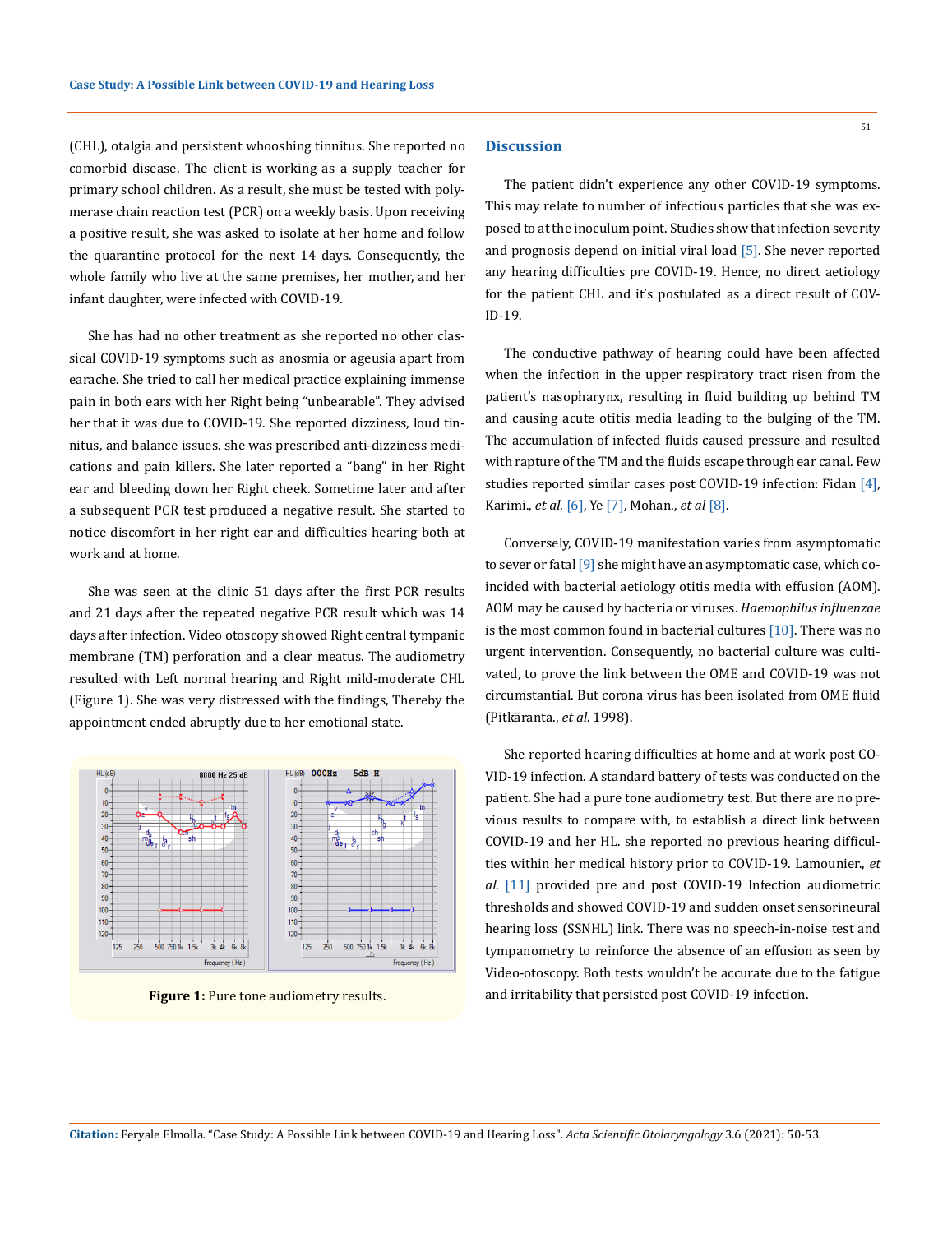The patient was referred to ENT to monitor healing of her TM. A subsequent audiologic assessment and counselling session were booked to overcome her emotional distress with the effects of her battle with COVID-19 as well as the possible need for hearing aid intervention to alleviate her communications difficulties.

Historically, patients often report HL following viral infection whether conductive or sensorineural, unilateral, or bilateral. Otolaryngologists frequently encounter SSNHL in their clinics. As well as temporary or permanent CHL. The adverse effects of meningitis, measles and mumps viruses on HL are well documented. Viral-induced HL can range from mild to profound in degree. The unknown nature of the pathophysiology of such disease, often demands an urgent intervention with steroids to improve outcomes. Mustafa [12] using objective measures concluded COVID-19 infection could have deleterious effects on cochlear hair cell functions despite being asymptomatic.

Clinical evidence shows that different viruses can cause different effects on the auditory pathway. Some causing direct damage to the ear structures depending on the quantity of localised viral load. Subsequently, the HL outcome also varies. Some may be reversible using antiviral medications. This presents a better chance to recover form HL and demands an urgent intervention to minimise future incidents.

### **Conclusion**

Many studies have investigated the link between COVID-19 and HL [13]. Until now COVID-19 has not been regarded as a precursor of HL. A systematic review concluded that there were multiple reports of audio-vestibular symptoms associated with COVID-19<sup>[2]</sup>. This case study highlights the urgency of a training system for primary health professionals to support COVID-19 patients, reporting audio-vestibular symptoms and allow rapid access to ENT services. This highlights the critical need for new studies that deliver insights into the function and reaction of the audio-vestibular system to COVID-19 infection and the consequences of that infection [14].

#### **Bibliography**

- 1. [WHO Director-General's opening remarks at the media brief](https://www.who.int/dg/speeches/detail/who-director-general-s-opening-remarks-at-the-media-briefing-on-covid-19---11-march-2020)[ing on COVID-19 \(2020\).](https://www.who.int/dg/speeches/detail/who-director-general-s-opening-remarks-at-the-media-briefing-on-covid-19---11-march-2020)
- 2. [Ibrahim Almufarrij and Kevin J Munro. "One year on: an up](https://pubmed.ncbi.nlm.nih.gov/33750252/)[dated systematic review of SARS-CoV-2, COVID-19 and au](https://pubmed.ncbi.nlm.nih.gov/33750252/)dio-vestibular symptoms". *[International Journal of Audiology](https://pubmed.ncbi.nlm.nih.gov/33750252/)* [\(2021\): 1-11.](https://pubmed.ncbi.nlm.nih.gov/33750252/)
- 3. [Jevasakthy S. "Hearing Loss in SARS-CoV-2: What Do We](https://pubmed.ncbi.nlm.nih.gov/32755405/)  Know?" *[Ear, Nose and Throat Journal](https://pubmed.ncbi.nlm.nih.gov/32755405/)* 100.2 (2020): 152S-[154S.](https://pubmed.ncbi.nlm.nih.gov/32755405/)
- 4. [Fidan V. "New Type of Corona Virus Induced Acute Otitis Me](https://pubmed.ncbi.nlm.nih.gov/32336572/)dia in Adult". *[American Journal of Otolaryngology - Otolaryn](https://pubmed.ncbi.nlm.nih.gov/32336572/)gology* [41.3 \(2020\): 102487.](https://pubmed.ncbi.nlm.nih.gov/32336572/)
- 5. Dennis JM., *et al*[. "Improving survival of critical care patients](https://pubmed.ncbi.nlm.nih.gov/33105150/)  [with coronavirus disease 2019 in England: a national cohort](https://pubmed.ncbi.nlm.nih.gov/33105150/)  [study, March to June 2020".](https://pubmed.ncbi.nlm.nih.gov/33105150/) *Critical Care Medicine* 49.2 (2020): [209-214.](https://pubmed.ncbi.nlm.nih.gov/33105150/)
- 6. Karimi-Galougahi M., *et al*[. "Otitis Media in COVID-19: A Case](https://pubmed.ncbi.nlm.nih.gov/33407978/)  Series". *[The Journal of Laryngology and Otology](https://pubmed.ncbi.nlm.nih.gov/33407978/)* 135.1 (2020b): [10-13.](https://pubmed.ncbi.nlm.nih.gov/33407978/)
- 7. [Ye W and L Xianyang. "A Novel Coronavirus Pneumonia Case](https://pubmed.ncbi.nlm.nih.gov/32329908/)  [Report from an Ear, Nose, and Throat Clinic](https://pubmed.ncbi.nlm.nih.gov/32329908/)*". The Laryngoscope* [130.5 \(2020\): 1106-1107.](https://pubmed.ncbi.nlm.nih.gov/32329908/)
- 8. Mohan S., *et al*[. "Considerations in Management of Acute Otitis](https://pubmed.ncbi.nlm.nih.gov/32911957/)  Media in the COVID-19 Era". *[Annals of Otology Rhinology and](https://pubmed.ncbi.nlm.nih.gov/32911957/)  Laryngology* [130.5 \(2020\): 520-527.](https://pubmed.ncbi.nlm.nih.gov/32911957/)
- 9. Guan Wei-Jie., *et al*[. "Clinical Characteristics of Coronavirus](https://www.nejm.org/doi/pdf/10.1056/nejmoa2002032)  Disease 2019 in China". *[New England Journal of Medicine](https://www.nejm.org/doi/pdf/10.1056/nejmoa2002032)* [382.18 \(2020\): 1708-1720.](https://www.nejm.org/doi/pdf/10.1056/nejmoa2002032)
- 10. [Rosch JW. "Promises and pitfalls of live attenuated pneumo](https://pubmed.ncbi.nlm.nih.gov/25483458/)coccal vaccines". *[Human Vaccines and Immunotherapeutics](https://pubmed.ncbi.nlm.nih.gov/25483458/)*  [10.10 \(2014\): 3000-3003.](https://pubmed.ncbi.nlm.nih.gov/25483458/)